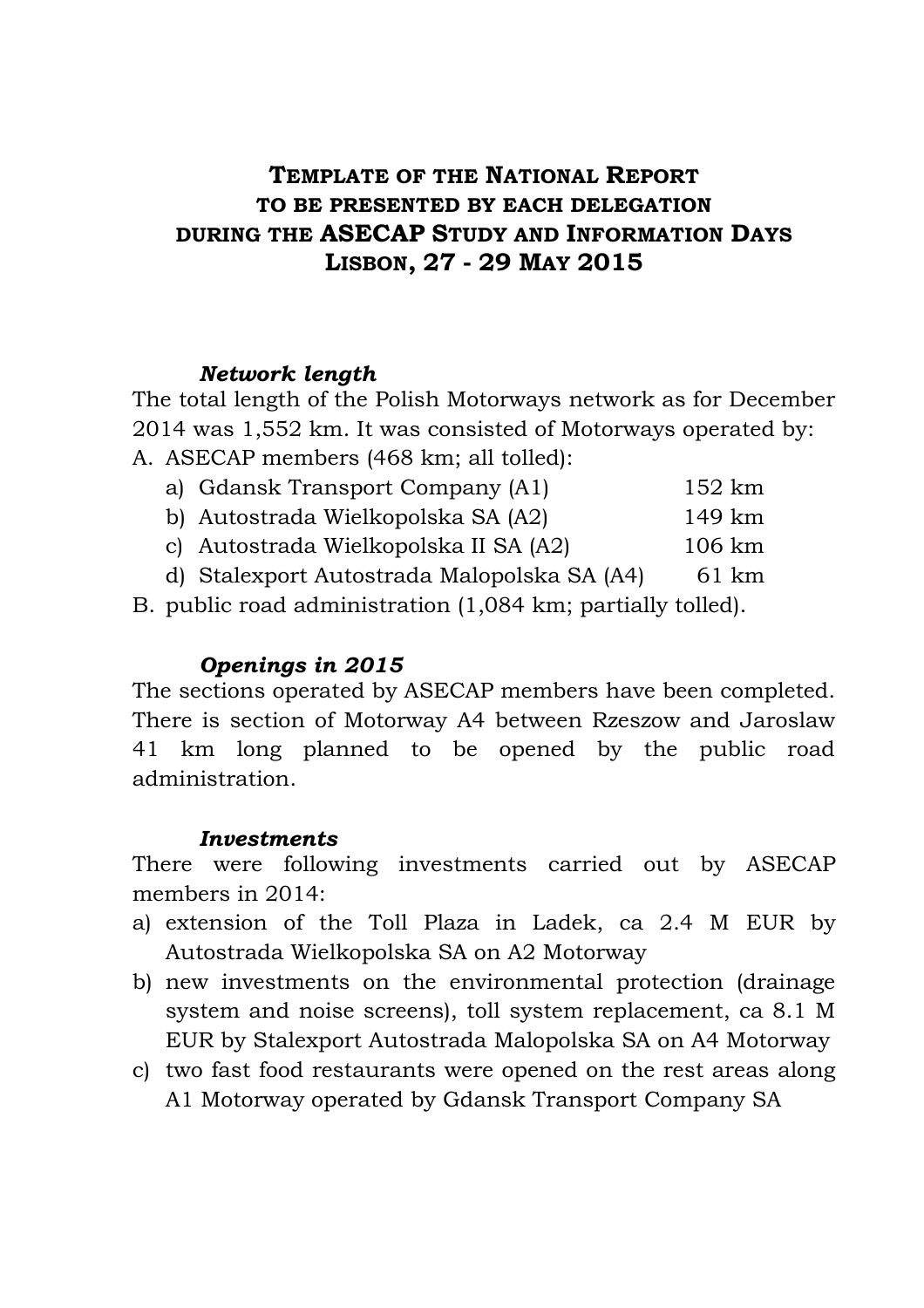## *Financing*

The origin of the financing system for each Project is as follows:

- A. GTC (A1): the Project was/is financed by the loans from shareholders funds and international financial institutions (EIB, NIB) and commercial bank (SEK)
- B. AWSA (A2):
	- a) the Project Nowy Tomysl Konin was financed from the following funds: (in EUR) Equity 115 m, Shareholders Loans 123 m, Senior Loan 235 m, Gov. Guaranteed EIB loan 275 m, Revenue and Interest on cash during Construction 55 m.
	- b) the pavement strengthening, deffered interchanges, renovation of pavement on rest areas and toll plazas were / are financed from operational revenues
- C. AWSAII (A2): the Project was financed from the following funds: Equity 50 m, Shareholders Loans 134 m, Commercial Loan 400 m, Gov. Guaranteed EIB loan 1000 m, VAT loan during Construction 36m
- D. SAM (A4): shareholders funds and long-term loan granted to SAM in 2005 year by a consortium of 4 banks for renovation works which include:
	- a) bridge renovation,
	- b) motorway resurfacing,
	- c) environmental works and other construction works (noise screens, drainage and water protection works).

# *Traffic*

There were 3,684 M km travelled on the sections operated by ASECAP members in 2014. Referring to 2013 (3,243 M km) there is increase of 441 M km travelled.

The average daily traffic on the sections operated by ASECAP members in 2014 were 28,659 vehicles. Referring to 2013  $(25,733)$  there was increase of 11,4%.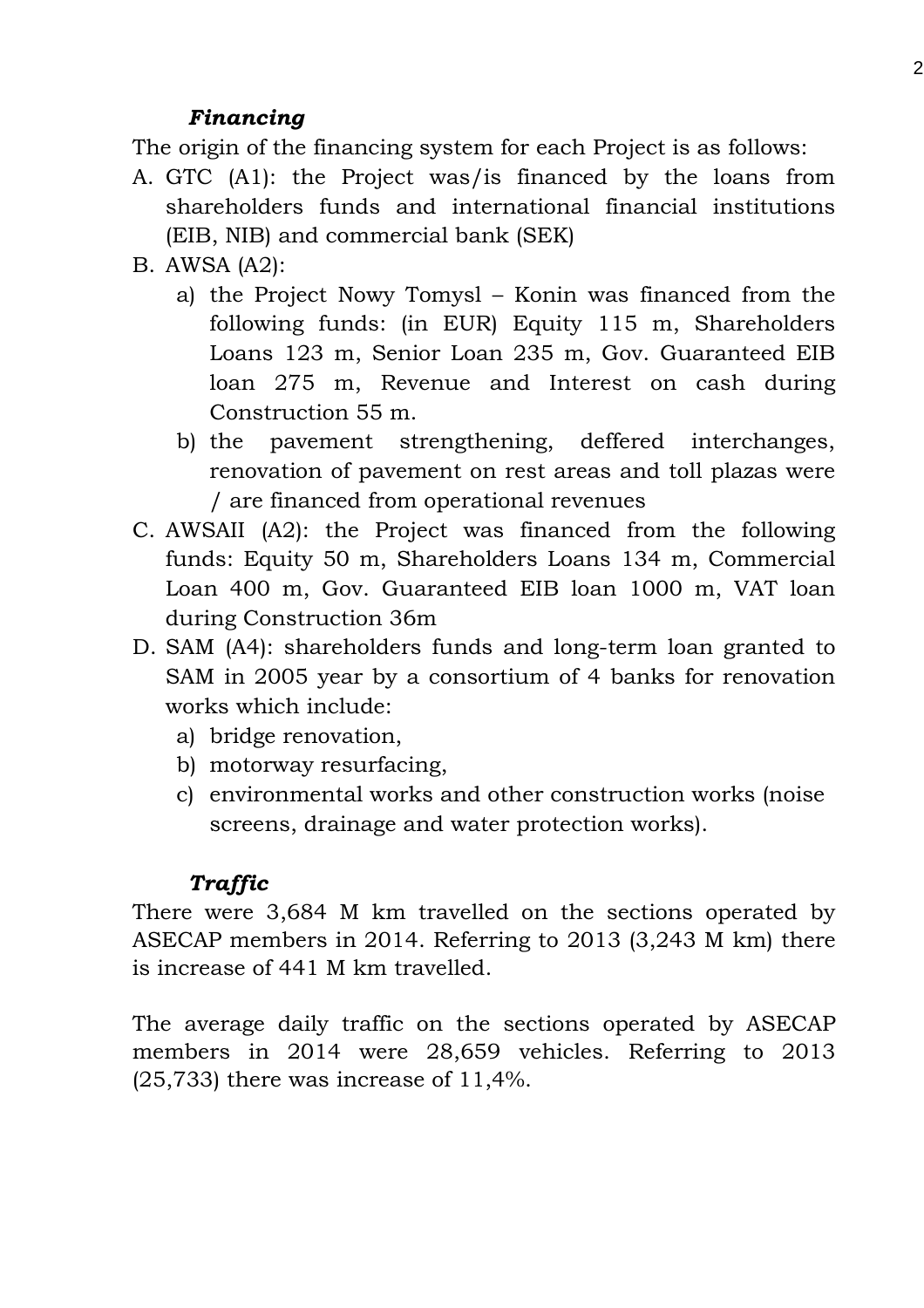### *Tolling system and tolling technologies used*

On the sections operated by ASECAP members there are:

- a) open toll system on the section of A2 between Poznan and Konin as well as A4 between Katowice and Krakow
- b) close toll system on the section of A1 between Gdansk and Torun as well as A2 between Swiecko and Poznan.

Generally, the ASECAP members use the manual tolling on toll plazas and toll stations. There have been some negotiations conducted with the public road administration to implement national electronic toll collection system on the sections operated by ASECAP members.

## *Toll rates*

Vehicle categories :

**Class 1**: motorbikes and passenger cars with two axles;

**Class 2**: vehicles with two axles, at least one of which is equipped in twin tyres and vehicles with two axles with trailers;

**Class 3**: vehicles with three axles and vehicles with two axles, at least one of which is equipped in twin tyres with trailers;

**Class 4**: vehicles with more than three axles, vehicles with three and more axles with trailers;

**Class 5**: vehicles which do not fit within classes 1 though 4 and vehicles, the dimensions, axle load or weight are in excess of the standards set out in the road traffic regulations.

The value of the average tariff per kilometre in PLN/EUR as for 31.12.2014:

| GTC SA                                                      | <b>AWSA</b>                                                                                            | <b>AWSAII</b>                                              | <b>SAM</b>                                           |  |
|-------------------------------------------------------------|--------------------------------------------------------------------------------------------------------|------------------------------------------------------------|------------------------------------------------------|--|
| Toll class 1                                                | Toll Class 1                                                                                           | Toll Class 1                                               | Toll Class 1                                         |  |
| $0.20$ PLN/km                                               | $0.32$ PLN/km                                                                                          | $0.20$ PLN/ $km$                                           | $0.29$ PLN/km                                        |  |
| $0.05$ EUR/km                                               | $0.07$ EUR/ $km$                                                                                       | $0.05$ EUR/km                                              | $0.07$ EUR/km                                        |  |
| <b>Toll Class 2, 3, 4</b><br>$0.47$ PLN/km<br>$0.10$ EUR/km | Toll Class 2<br>$0.54$ PLN/km<br>$0.13$ EUR/ $km$<br>Toll Class 3<br>$0.82$ PLN/km<br>$0.19$ EUR/ $km$ | Toll Class 2, 3, 4, 5<br>$0.47$ PLN/km<br>$0.10$ EUR/ $km$ | Toll Class 2 and 3<br>$0.49$ PLN/km<br>$0.11$ EUR/km |  |
|                                                             | <b>Toll Class 4</b><br>$1.26$ PLN/km<br>$0.29$ EUR/km                                                  |                                                            | Toll Class 4 and 5<br>$0.80$ PLN/km                  |  |
| Toll Class 5                                                | Toll Class 5                                                                                           |                                                            | $0.19$ EUR/km                                        |  |
| $1.97$ PLN/ $km$                                            | 3.20 PLN/km                                                                                            |                                                            |                                                      |  |
| $0.46$ EUR/ $km$                                            | $0.75$ EUR/km                                                                                          |                                                            |                                                      |  |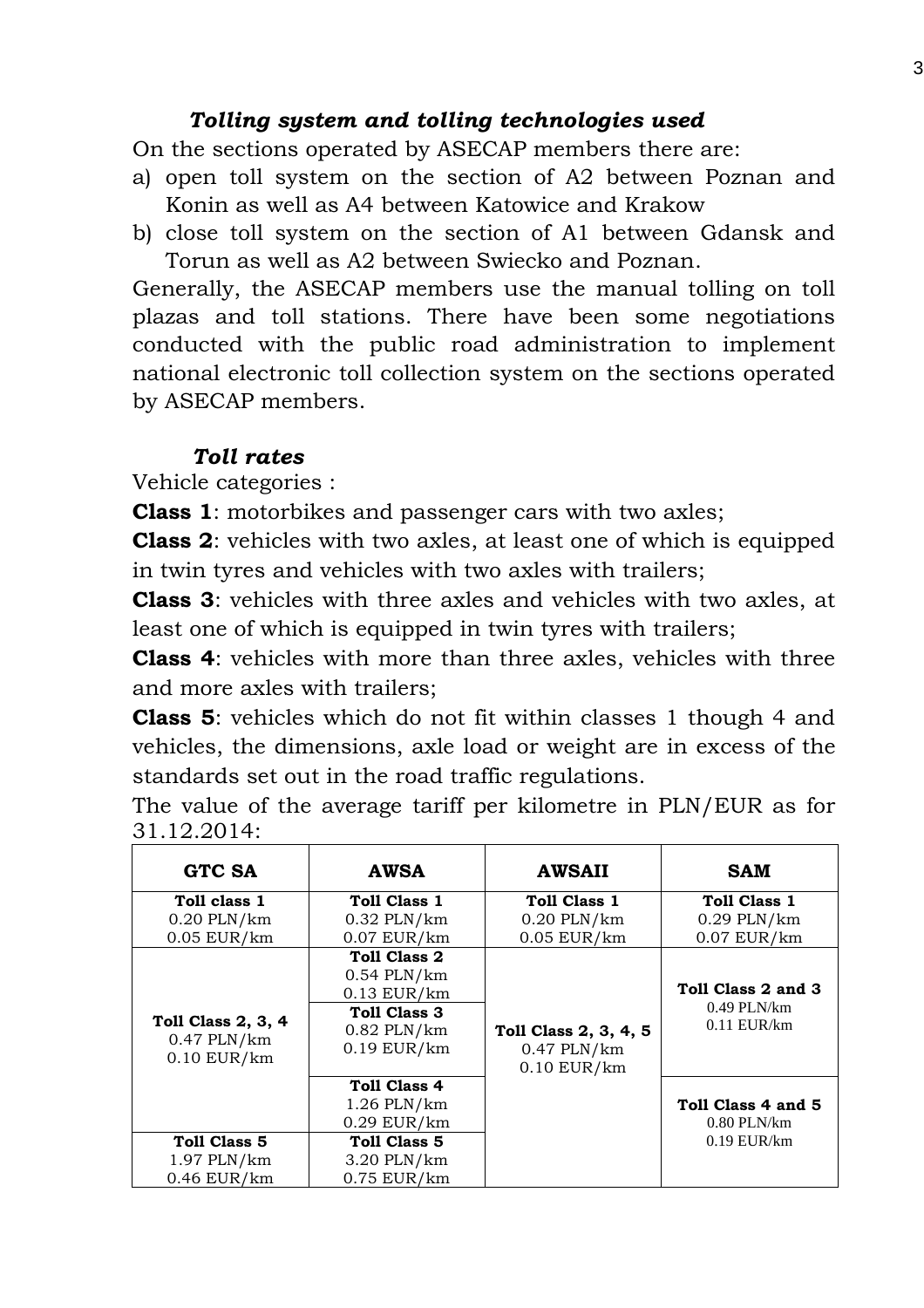1 EUR = 4,2623 PLN source: National Bank of Poland, 31st December 2014

#### *Revenues*

Total revenues (toll revenues and those referring to sublease contracts) achieved by AWSA, AWSAII and SAM in 2014 are 828,5 M PLN. There is yearly increase of 11,2 %. The main reason of such trend is increase of traffic volume.

The incomes of GTC are commercially sensitive data.

# *Safety*

Indicate the following main *ratios*:

|                         | Definition and<br>method of<br>calculation                                         | In number for one<br>billion kilometres<br>travelled in<br>2014 | Variation in $\%$ in<br>2013/2014 |
|-------------------------|------------------------------------------------------------------------------------|-----------------------------------------------------------------|-----------------------------------|
| Personal<br>injury rate | Number of injured people<br>billion kilometres<br>for $1$<br>travelled             | 51.85                                                           | $+9.9$                            |
| Fatal accident<br>rate  | Number of accidents with<br>billion<br>fatalities<br>for 1<br>kilometres travelled | 3.80                                                            | $+23.2$                           |
| Rate of dead            | Number of fatalities for 1<br>billion kilometres travelled                         | 4.89                                                            | $+32.2$                           |

### *Long-term forecasts and tendencies*

The network of the Polish motorways and expressways according to governmental policy should reach finally 7,480 km (including nearly 2,000 km motorways). Within time most of them will be tolled.

The Polish government is expanding the national electronic toll system referring to trucks using national roads including state owned motorways. As for the end of 2014 this net reached almost 2,800 km.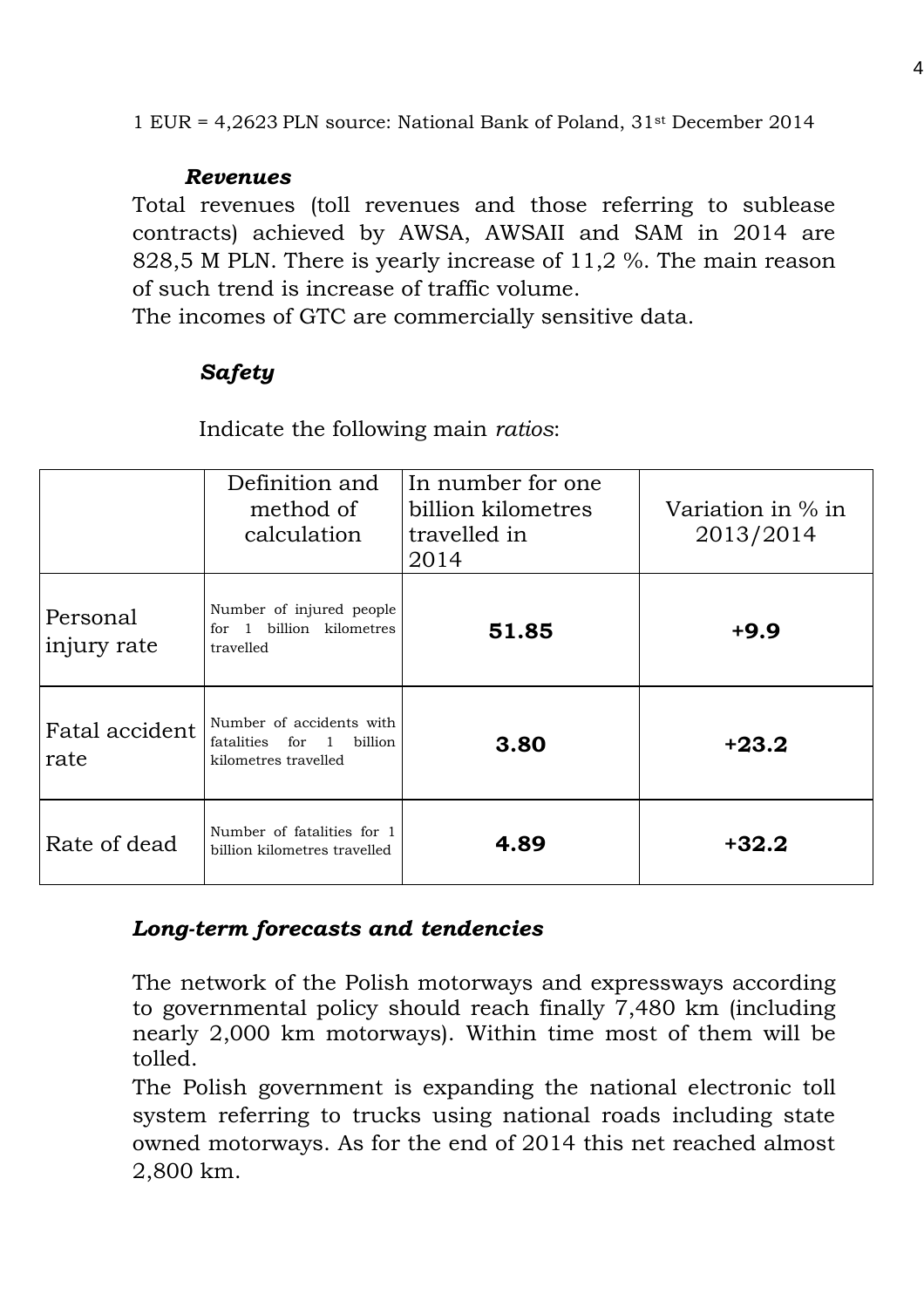#### *Significant actions already started (and/or to be achieved in 2014) and foreseen for 2015.*

Since the talks with public road authority regarding implementation of the national electronic toll collection on private motorways have not been successful the concessionaires consider alterations in their toll facilities – AWSA and GTC consider toll plazas to be extended while SAM is going to implement fully automatic toll lanes. All of concessionaires plan to increase the number of fleet cards accepted.

AWSA will continue designing and obtaining relevant permits to construct third lanes on Poznan bypass.

SAM: action has been focused extensively on the environment protection: noise screens construction contract (in progress) and planned for 2015 year another contract, completion of the first stage of the drainage system upgrade contract in 2014 year and planned drainage system development in 2015 year.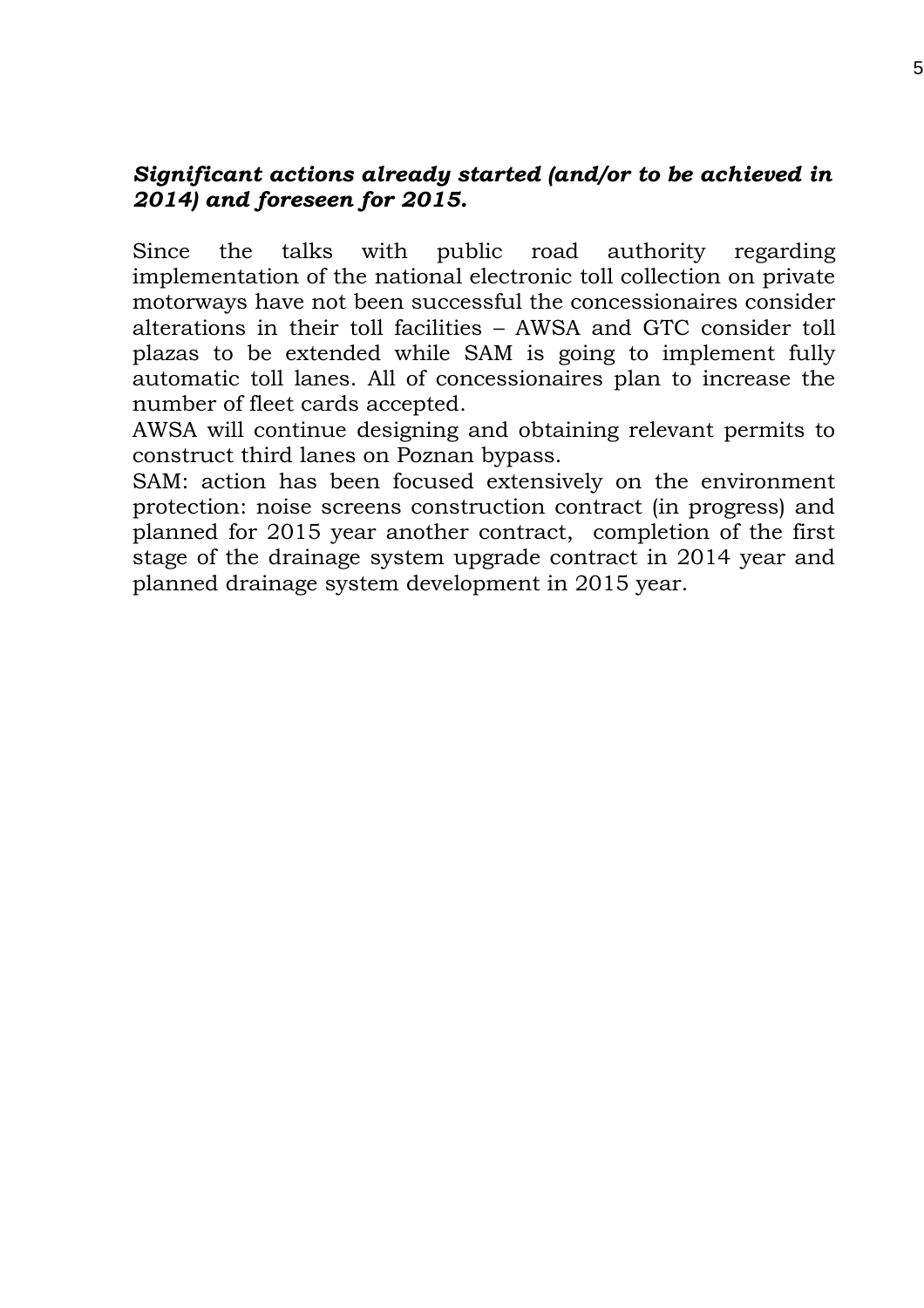### **MAIN ASECAP KEY FIGURES**

| Country: Poland                                               | Indicate below how you calculate each<br>figure provided in the "2014" column                                                                                                                                    | 2014 Figure                    |
|---------------------------------------------------------------|------------------------------------------------------------------------------------------------------------------------------------------------------------------------------------------------------------------|--------------------------------|
| Network length (Km) 468                                       |                                                                                                                                                                                                                  | 468                            |
| $2 \times 2$ lanes (Km) 468                                   |                                                                                                                                                                                                                  |                                |
| $2 \times 3$ lanes (Km) -                                     |                                                                                                                                                                                                                  | $\left(\text{all } 2x2\right)$ |
| $2 \times 4$ lanes (Km) -                                     |                                                                                                                                                                                                                  |                                |
| Number of km in construction                                  |                                                                                                                                                                                                                  | none                           |
| Forecasts of opening motorways section                        |                                                                                                                                                                                                                  | none                           |
| Annual toll revenues <sup>*</sup> (in millions of Euros)      | Toll revenues net collected by AWSA, AWSAII and SAM SA;<br>in case of GTC SA the revenues are commercially sensitive<br>information<br>1 EUR = 4,2623 PLN source: National Bank of Poland, 31st<br>December 2014 | 185,86                         |
| VAT % (Indicate the VAT % percentage to the toll<br>revenues) |                                                                                                                                                                                                                  | 23 %                           |
| Permanent staff                                               | Total staff number of Concessionaires and operating<br>companies                                                                                                                                                 | 1,185                          |
| Average daily traffic (light vehicles)                        | Weighted average from A1, A2 and A4                                                                                                                                                                              | 22,267                         |
| Average daily traffic (heavy vehicles)                        | Weighted average from A1, A2 and A4                                                                                                                                                                              | 6,117                          |
| Average daily traffic (total = light + heavy vehicles)        | Weighted average from A1, A2 and A4                                                                                                                                                                              | 28,384                         |
| Total number of accidents                                     | Number of accidents as road incidents involving fatalities<br>and injured people                                                                                                                                 | 135                            |
| Number of personal injury accidents                           | Number of accidents with the injured                                                                                                                                                                             | 121                            |
| Number of dead                                                | Number of fatalities                                                                                                                                                                                             | 18                             |
| Fatality rate                                                 | Number of the killed for 1 billion kilometres travelled                                                                                                                                                          | 4.89                           |
| Kilometres travelled $(10^6 \text{ x km})$                    |                                                                                                                                                                                                                  | 3,684                          |